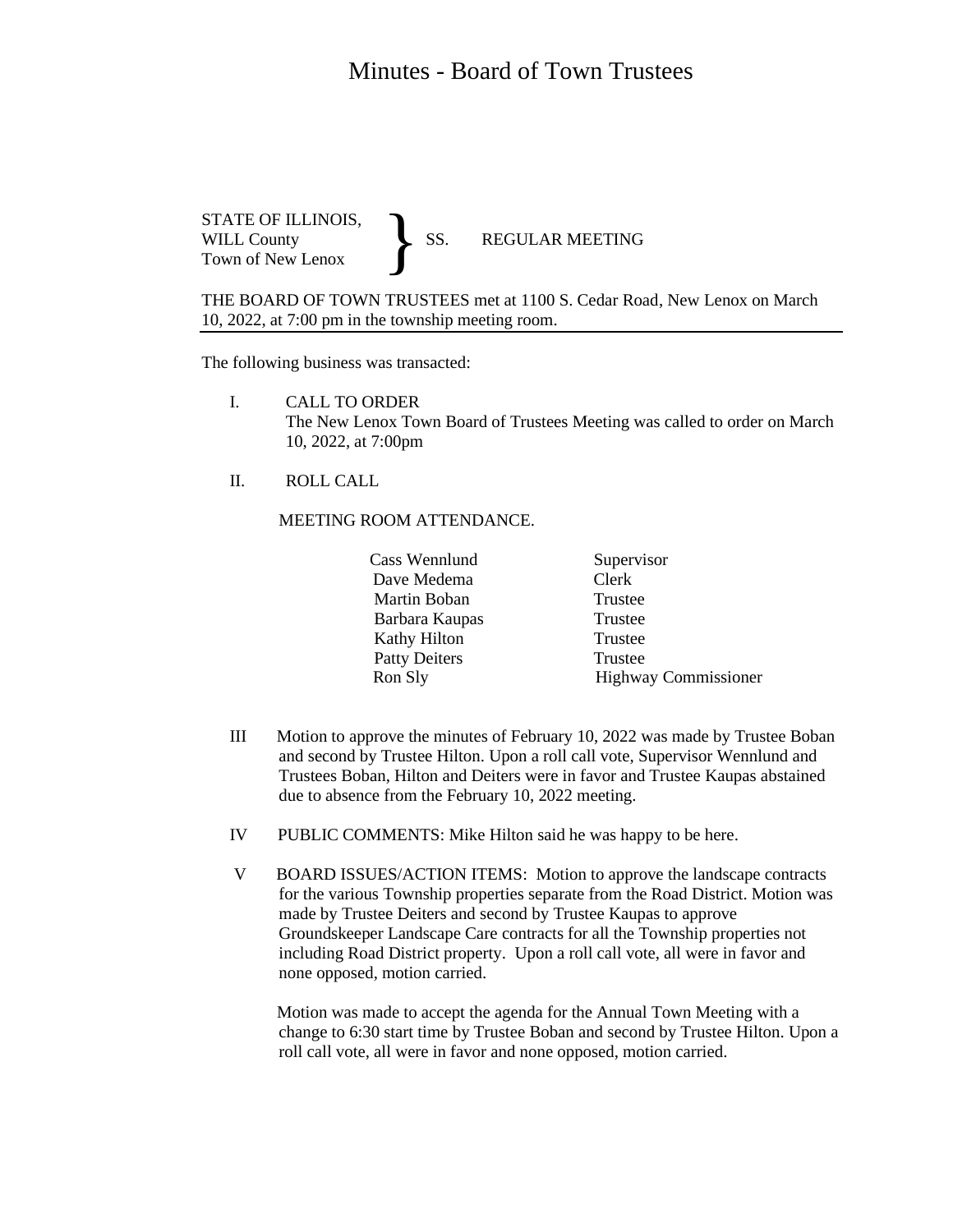Motion was made to approve the professional services contract with Hearne & Associates for \$11,250.00 by Trustee Hilton and second by Trustee Boban. Upon a roll call vote, all were in favor and none opposed, motion carried.

Motion was brought forward to approve the annual maintenance contract with Altorfer for the generator at the senior housing facility. The gold service contract is for \$1,203.00. Motion was made by Trustee Boban and second by Trustee Kaupas. Upon a roll call vote, all were in favor and none opposed, motion carried.

## VI ELECTED OFFICIALS' REPORTS:

Supervisor Wennlund: Economic interest statements are due May 1<sup>st</sup>. There is an online seminar on Monday for \$25.00 and the Township would pay for anyone that wanted to attend.

There is not much increase or change in the budget. Take it home and read it over and we can discuss it at the next meeting.

We are now fully compliant with the AG about the items at the Senior Housing Facility. Our last handicap accessible door was installed in Unit 108 bringing us in to full compliance.

The LincolnWay Expo is coming up. Debbie cannot attend this year if anyone is interested in attending. Trustee Hilton said she would work it.

Supervisor Wennlund will be attending a seminar to learn about what he needs to be doing administratively with General Assistance.

Trustee Boban: Last month our used electronics was down to around 49 vehicles, but this past event it was back up to 75 vehicles. Staff members brought up changing the hours of the open time for the recycle center. They would like to reconsider being open on the 4<sup>th</sup> Saturday as it seems to be slow. They would like to go back to opening up early and closing the Saturday event. Trustee Boban asked Jim Pitcairn to check into anyone wanting to work on the Saturday that we are open. Trustee Hilton wanted to reduce it to two hours. Upon further consideration, he said just leave it, he does not want to see residents lose the service. Trustee Boban was not opposed to keeping it open. The Clerk asked if it was currently working, if it is working then leave it alone. Trustee Boban felt it should be revisited in warmer weather when utilization might be up.

Recycle Day is May  $7<sup>th</sup>$ . The siren test went well last week. Transition students at the food pantry are doing well. The newsletter needs to be out in a timely manner for the upcoming Recycle Day.

Trustee Kaupas: She attended the leadership luncheon. We are thinking of cutting it back due to low attendance. She thinks we are going to see an increase at the food pantry due to inflation increases. Kathie Johnson is retiring in August and will be out a couple of days in March for medical reasons.